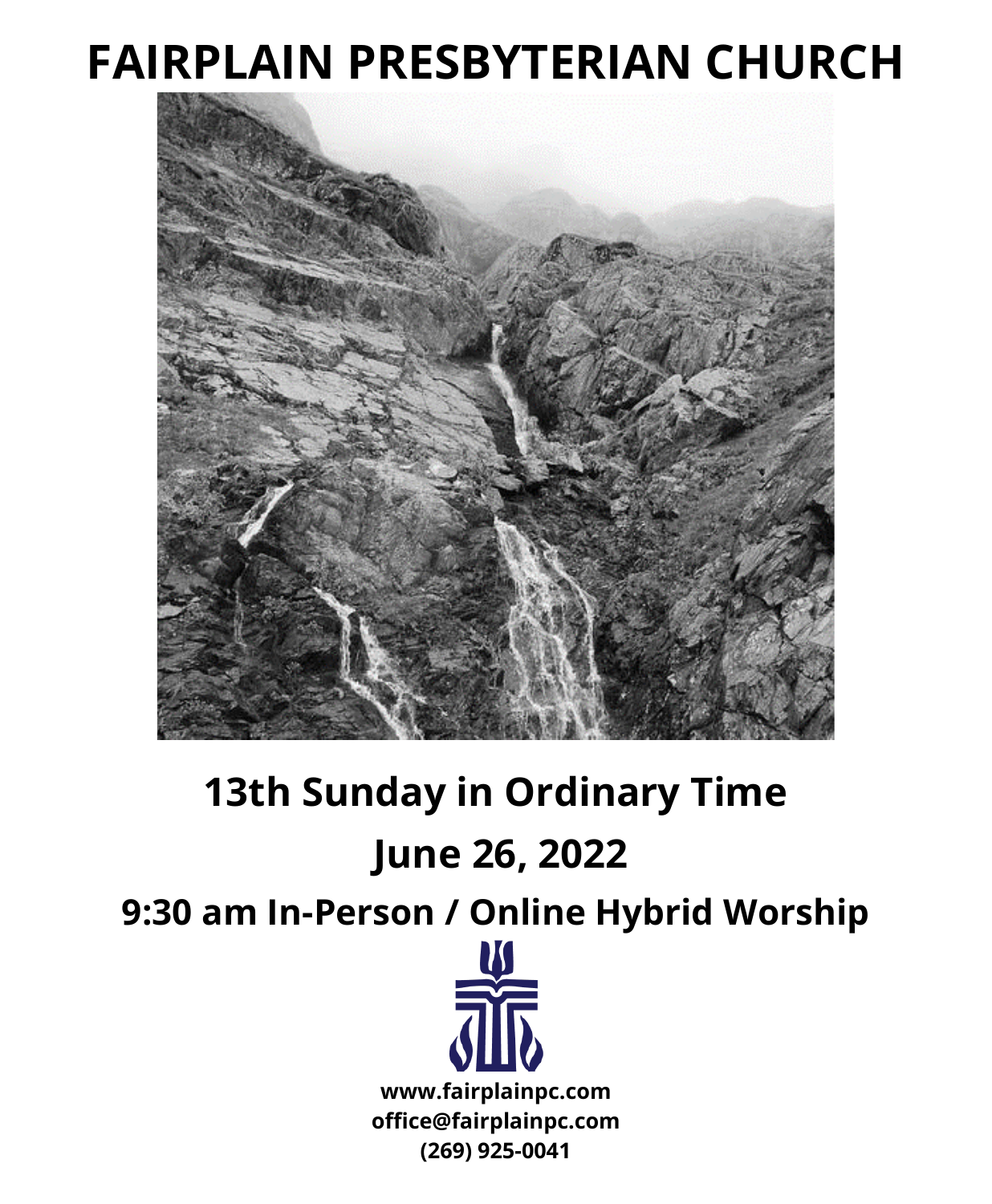## **WE GATHER IN GOD'S NAME**

*Let us prepare our hearts for worship in prayer.*

PRELUDE "Prelude in G Minor" Vladimir Slavujevic,

J. S. Bach Organ

MEDITATION

"Not to speak is to speak. Not to act is to act. To do nothing when a house is burning is to do something." -Robert K. Hudnut

WELCOME & ANNOUNCEMENTS David Schell

CALL TO WORSHIP

**ALL: God, we praise you this day for all you have made: for the world, and all that is in it, for your steadfast love that fills it, and for the lives you have given to know you and your world and your love, amen.**

HYMN #379 "My Hope Is Built on Nothing Less"

#### PRAYER OF CONFESSION

**ALL: Gracious and holy God, we confess that we have sinned against you when we have seen evil and remained silent, or used only words when actions were necessary. Forgive us our complicity with evil, and teach us to speak up and act up when you call us to, we pray in Jesus' name, Amen.**

TIME OF SILENT PRAYER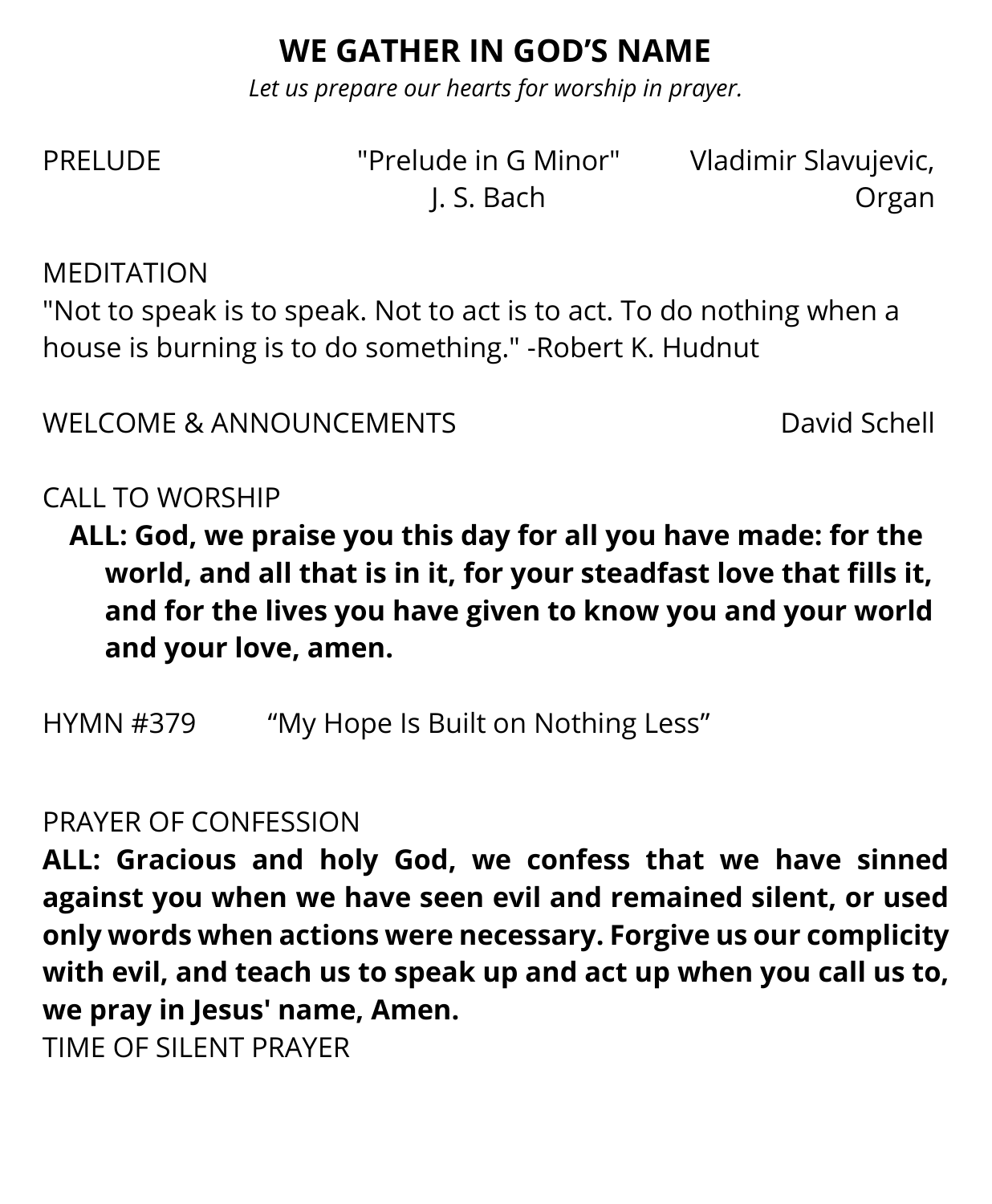ASSURANCE OF PARDON

 One: God desires truth in the inmost being, therefore may God teach us wisdom in our secret hearts.

In Jesus Christ, we are forgiven! We are reconciled to God, and we are reconciled to one another.

#### **All: Alleluia, Amen.**

GLORIA PATRI *on screen*

### **WE HEAR GOD'S WORD**

PSALM READING Psalm 144:3-4, 12-15

ANTHEM "He Lives" By Alfred H. Ackley Arr. Marilyn Ham

Steve Mauro and Vladimir Slavujevic, piano duet

OLD TESTAMENT READING I Samuel 2:12-26

SERMON "If You See Something, Say Something" David Schell

### **WE RESPOND TO GOD'S WORD**

INVITATION TO THE OFFERING THE STREET STREET AND THE STREET ASSESSMENT AND THE STREET ASSESSMENT ASSESSMENT AND THE STREET ASSESSMENT ASSESSMENT AND THE STREET ASSESSMENT ASSESSMENT ASSESSMENT ASSESSMENT ASSESSMENT ASSESSM

OFFERTORY "Cares Chorus" By Kelly Willard Arr. Marilyn Ham

Steve Mauro and Vladimir Slavujevic, piano duet

Prayer of Dedication Doxology

MORNING PRAYER and THE LORD'S PRAYER David Schell